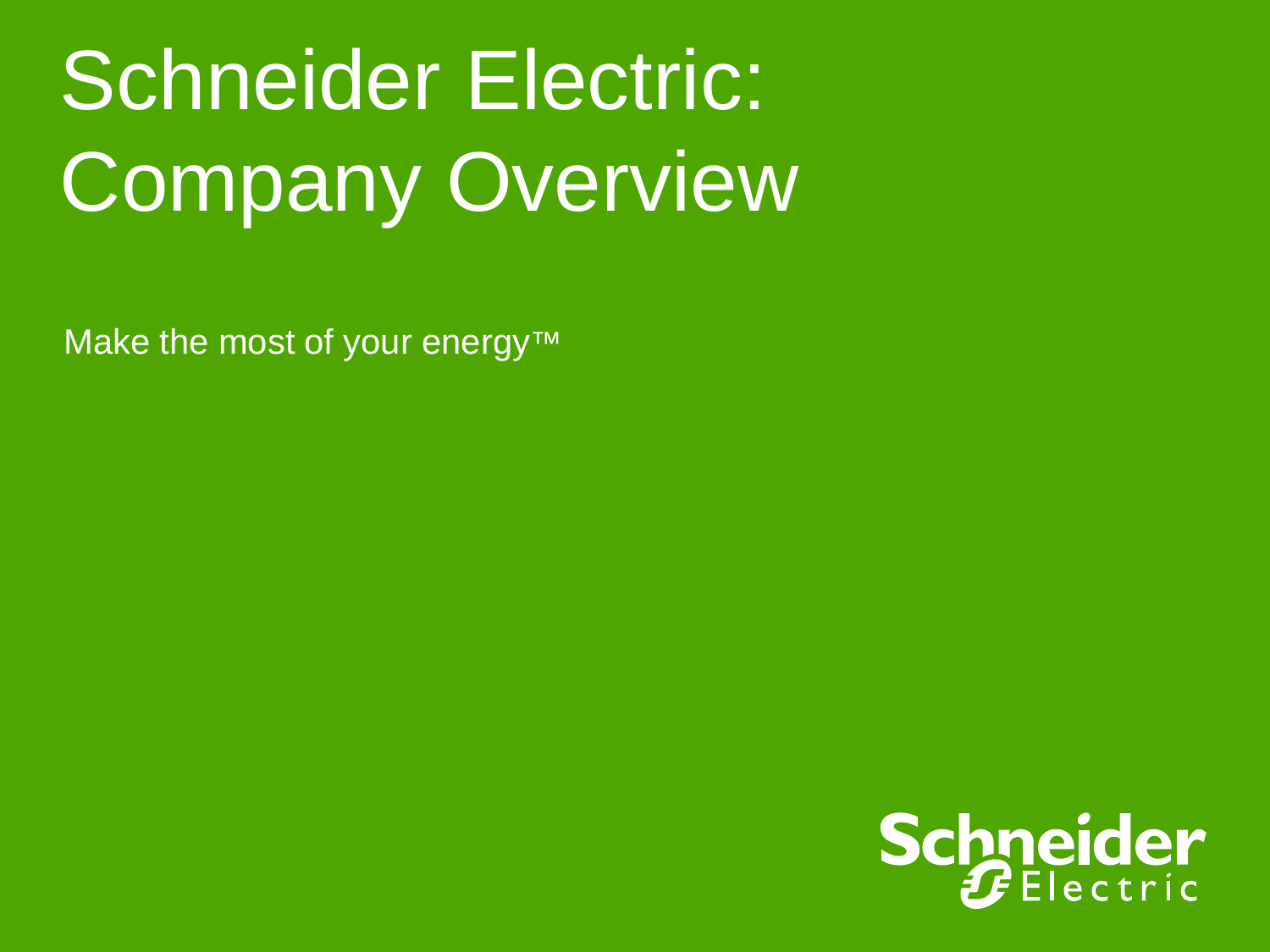### The energy dilemma is here to stay

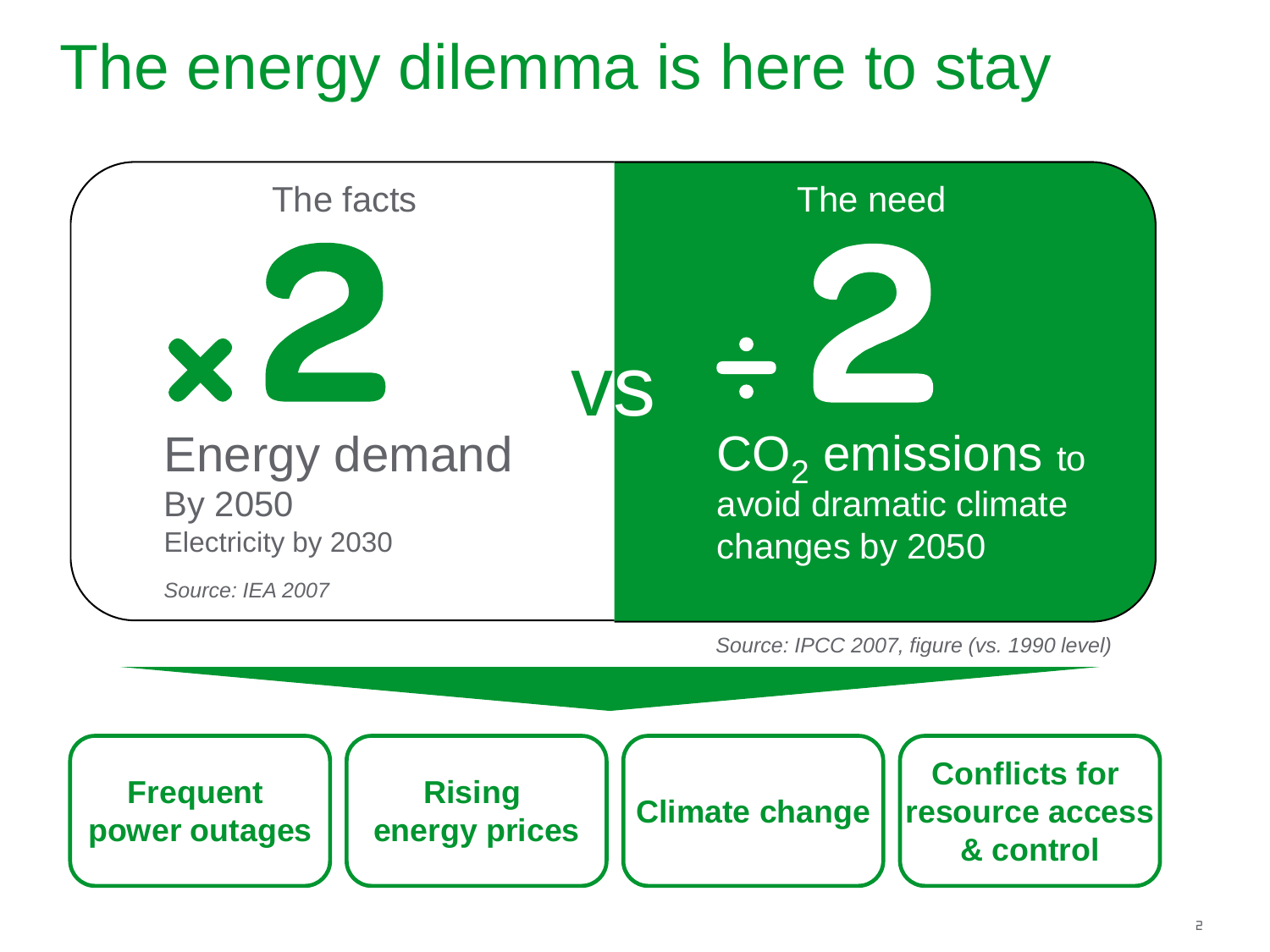### Our answer: Helping people make the most of their energy

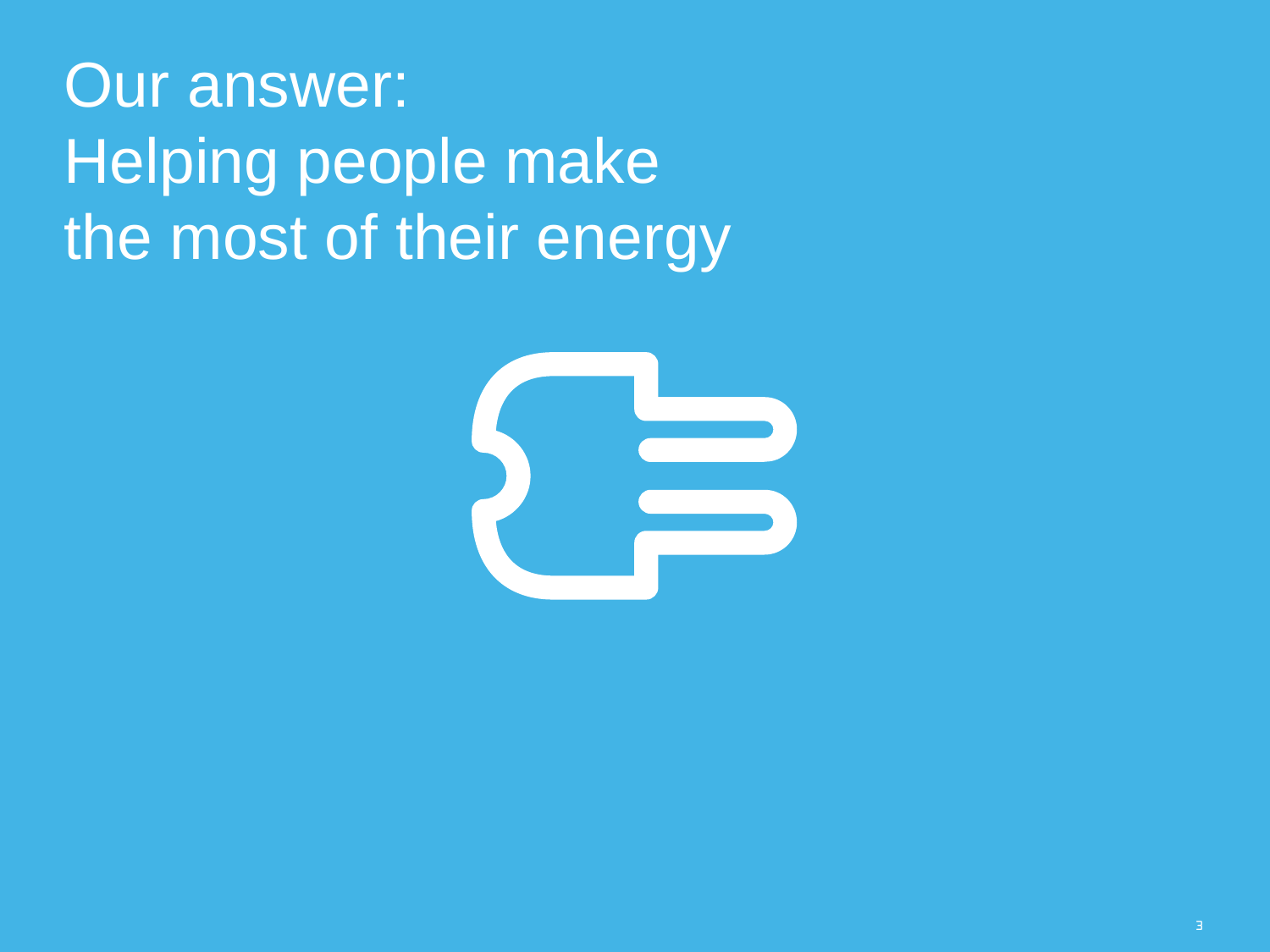### More than 175 years of history

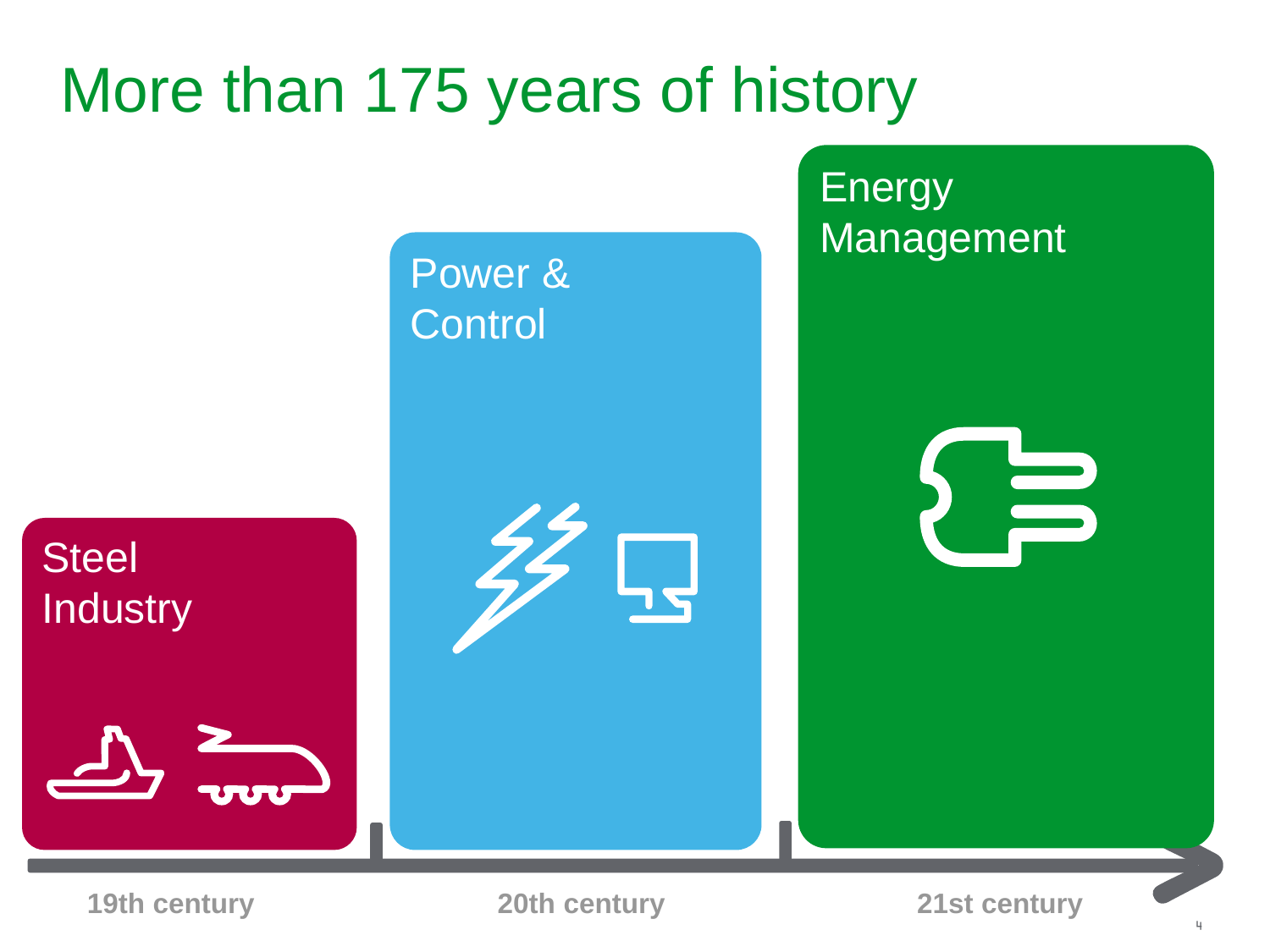### Schneider Electric at a glance

**The global specialist in energy management**

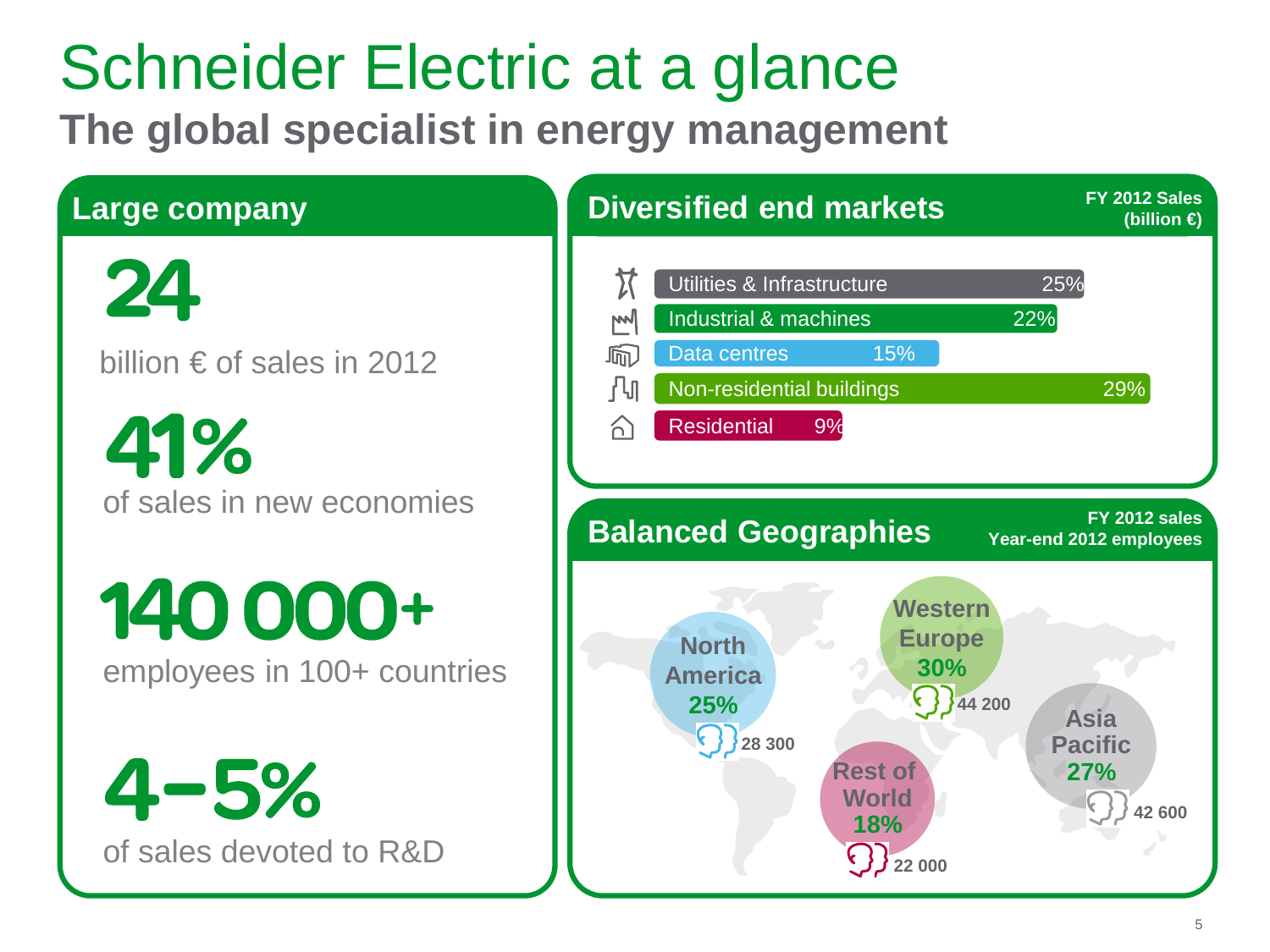### Schneider Electric North America

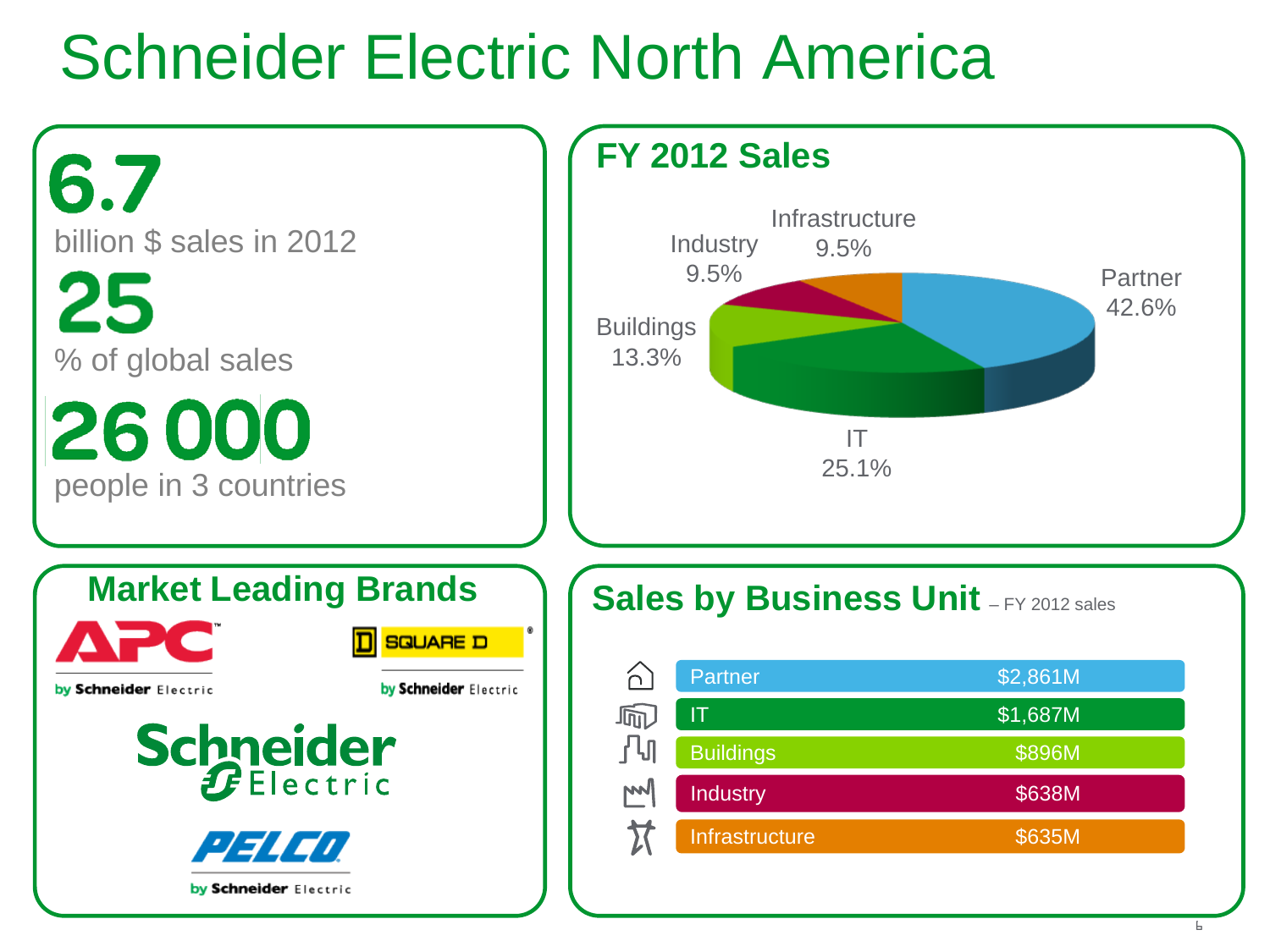### Schneider Electric U.S.A.

5.6 billion \$ sales in 2012

18000 people across the country

240 facilities across the country

- ●40 Manufacturing facilities
- ●6 Distribution centers
- ●6 R&D centers
- ●Business, sales & services

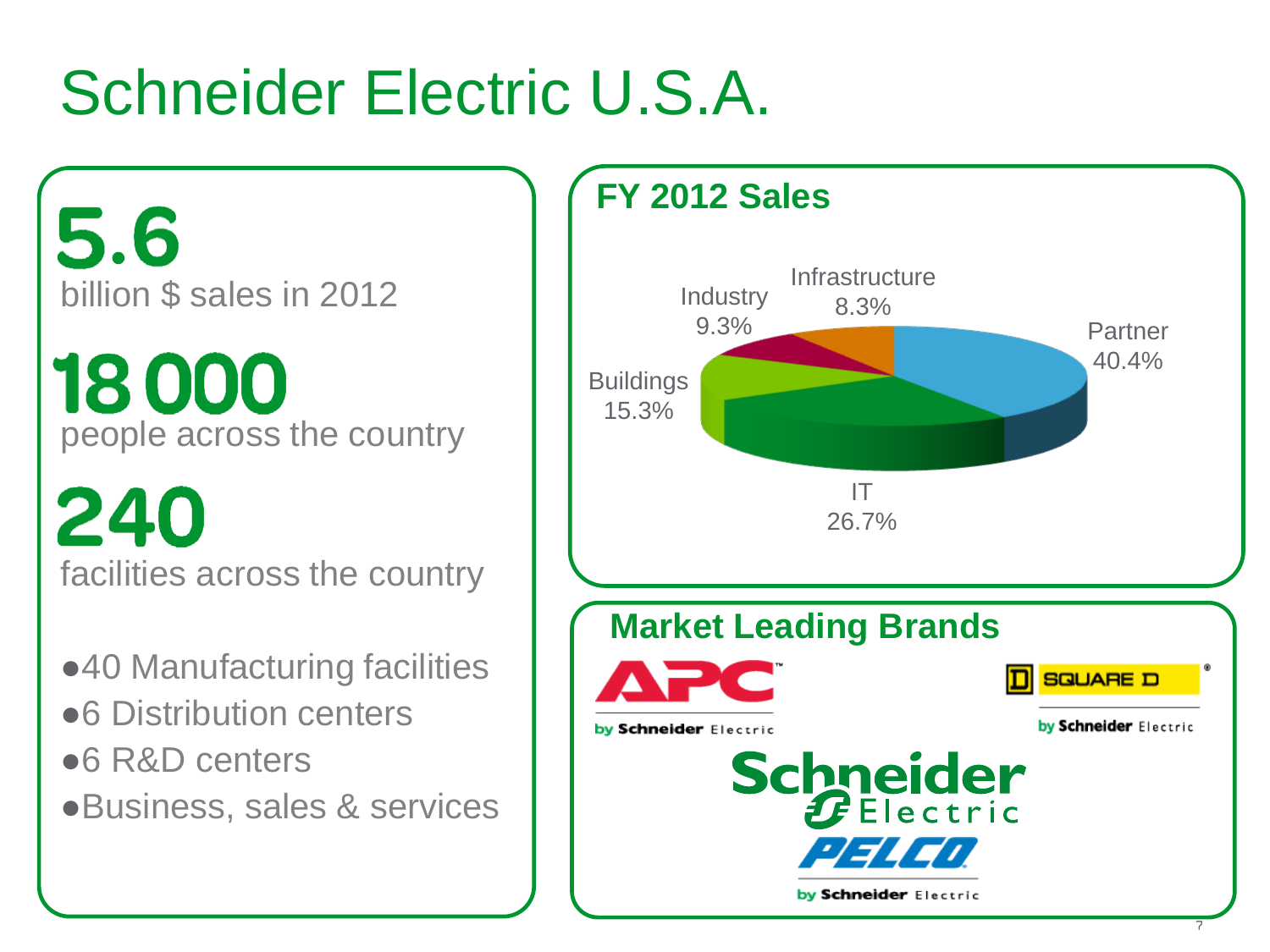Energy production & transmission

#### **Energy Management**

•**Making energy… Safe, Reliable, Efficient, Productive and Green** Energy Usage



**…with 30-70% savings everywhere**

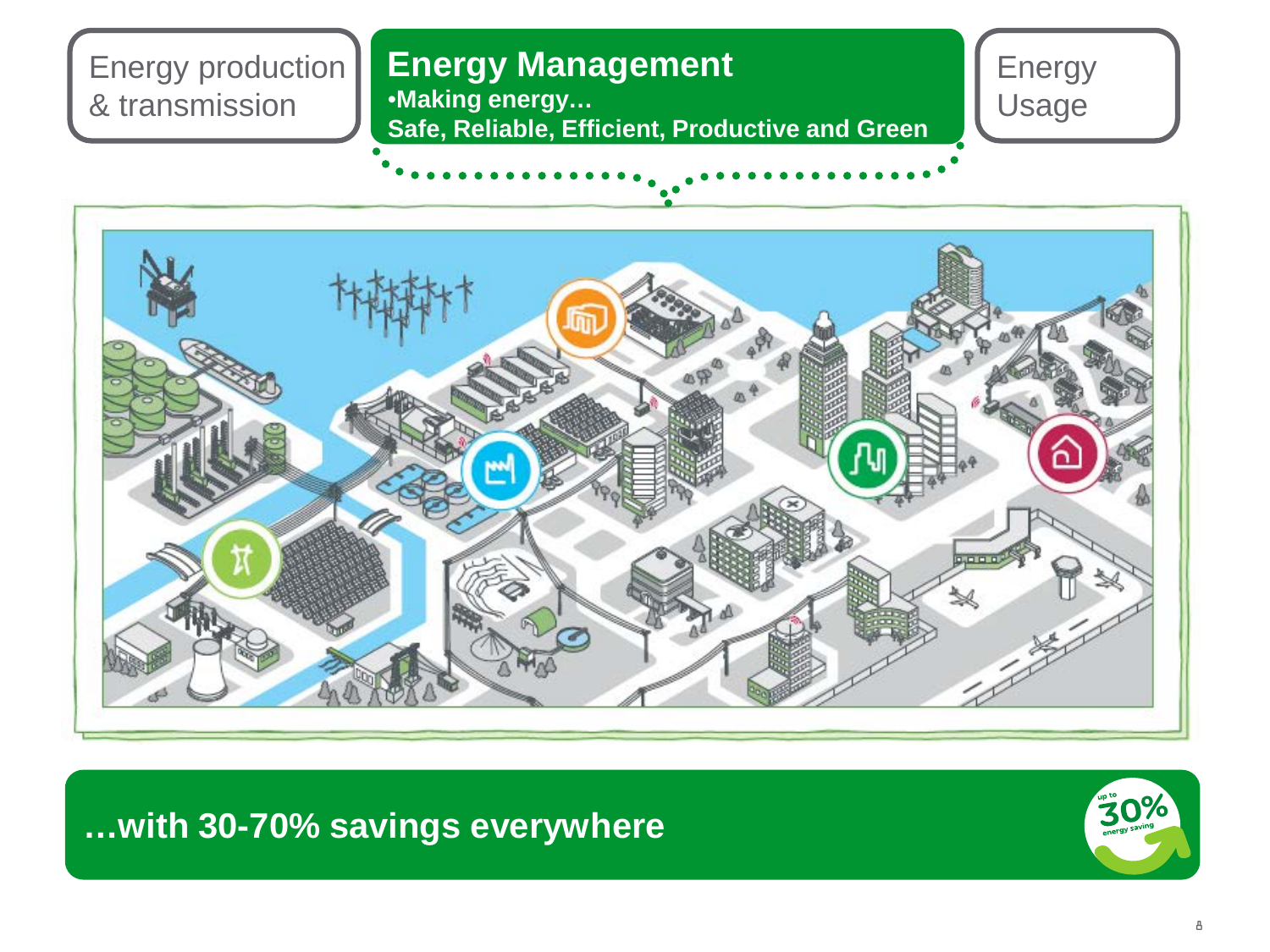# How do we do it?

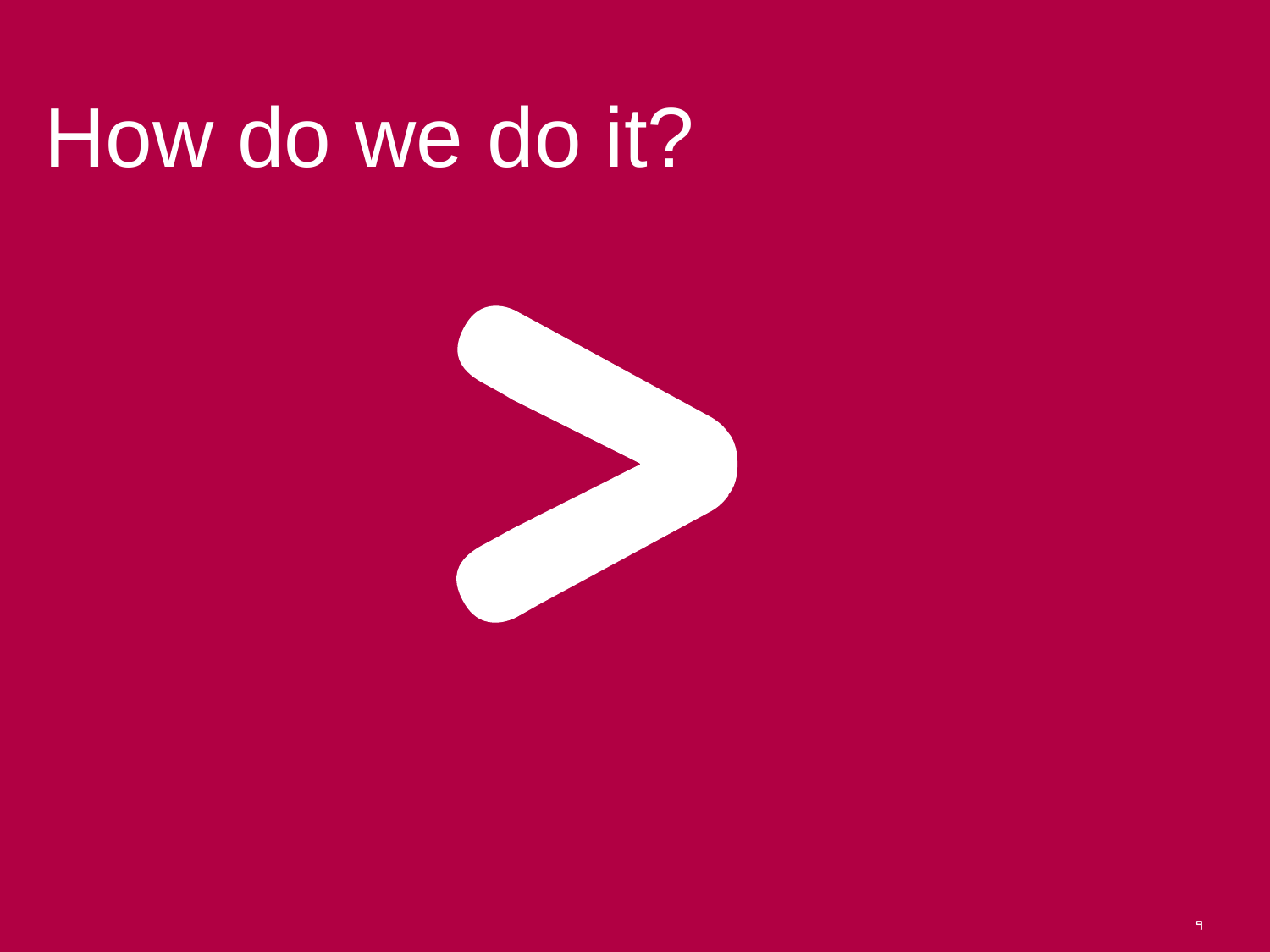### Providing integrated solutions

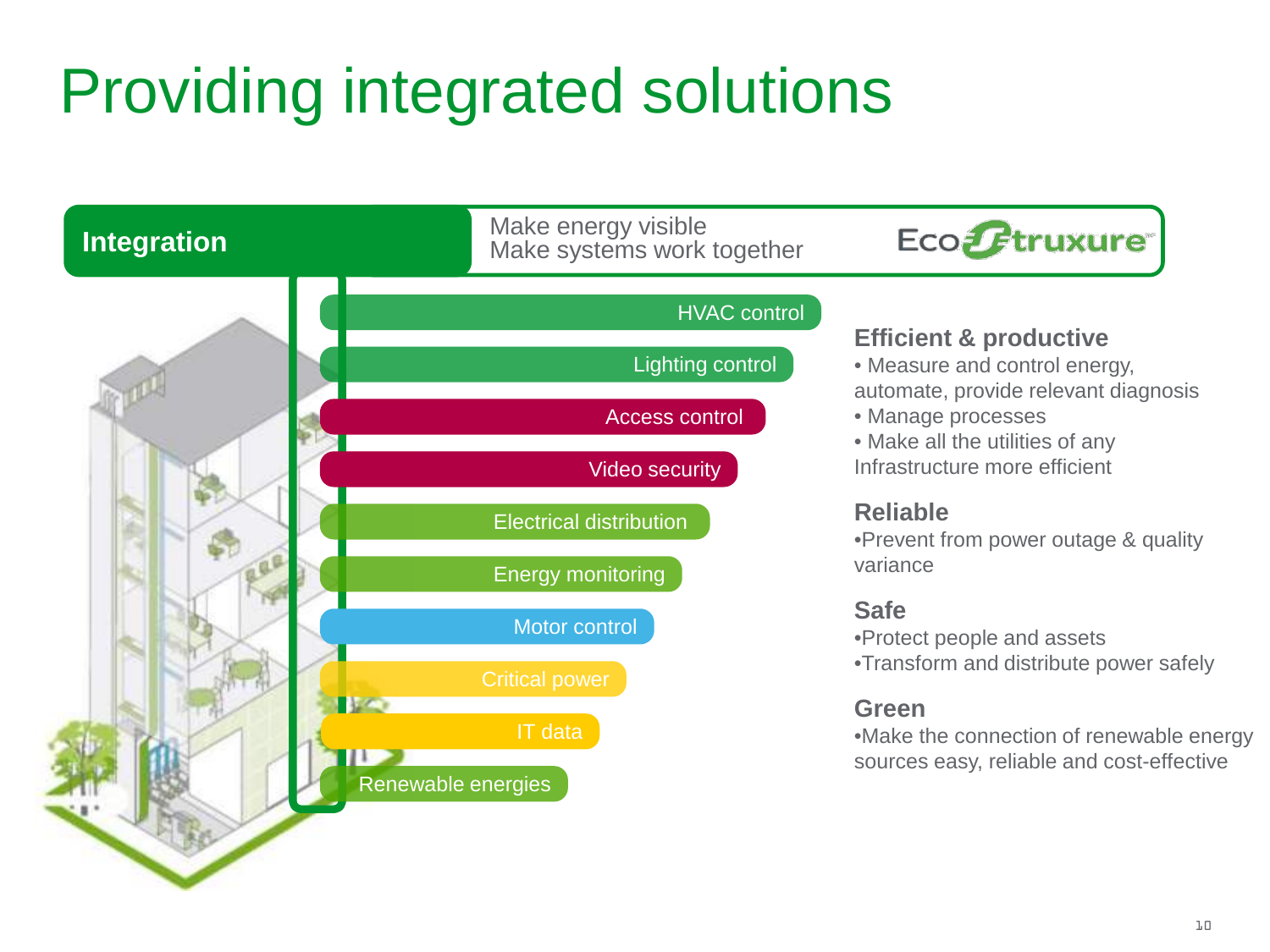### Leading the development of the Smart Grid



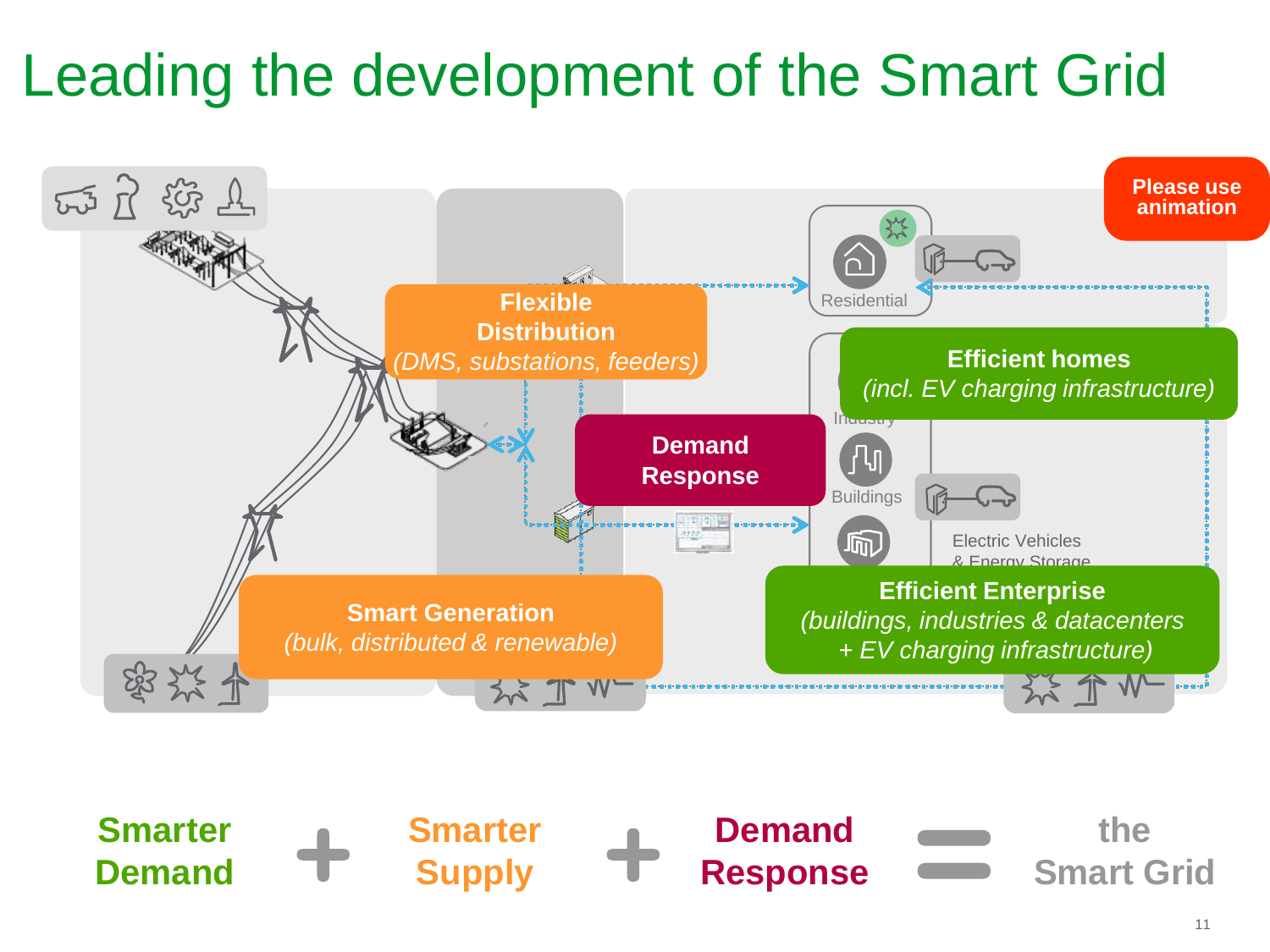#### ...and Smart Cities!

#### We deliver urban efficiency. Today.

- **Solutions** to cities' immediate challenges,
- **Integration** for increased efficiency,
- **Innovation** for a holistic sustainable future,
- **Collaboration** to make it all happen.



#### **We understand what it takes. We make Smart Cities a reality.**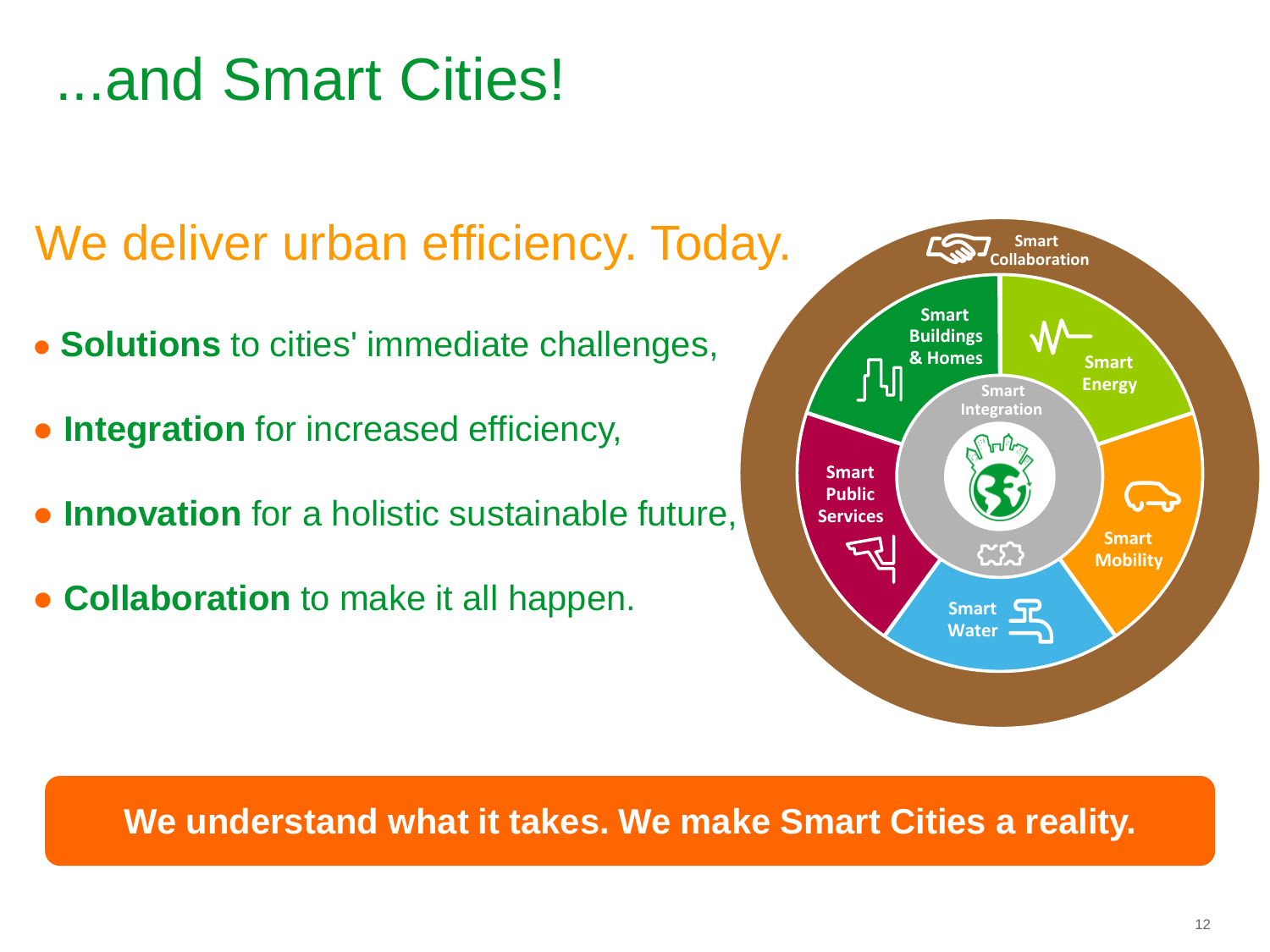#### Within an innovative eco-system **for a simpler and greener future**

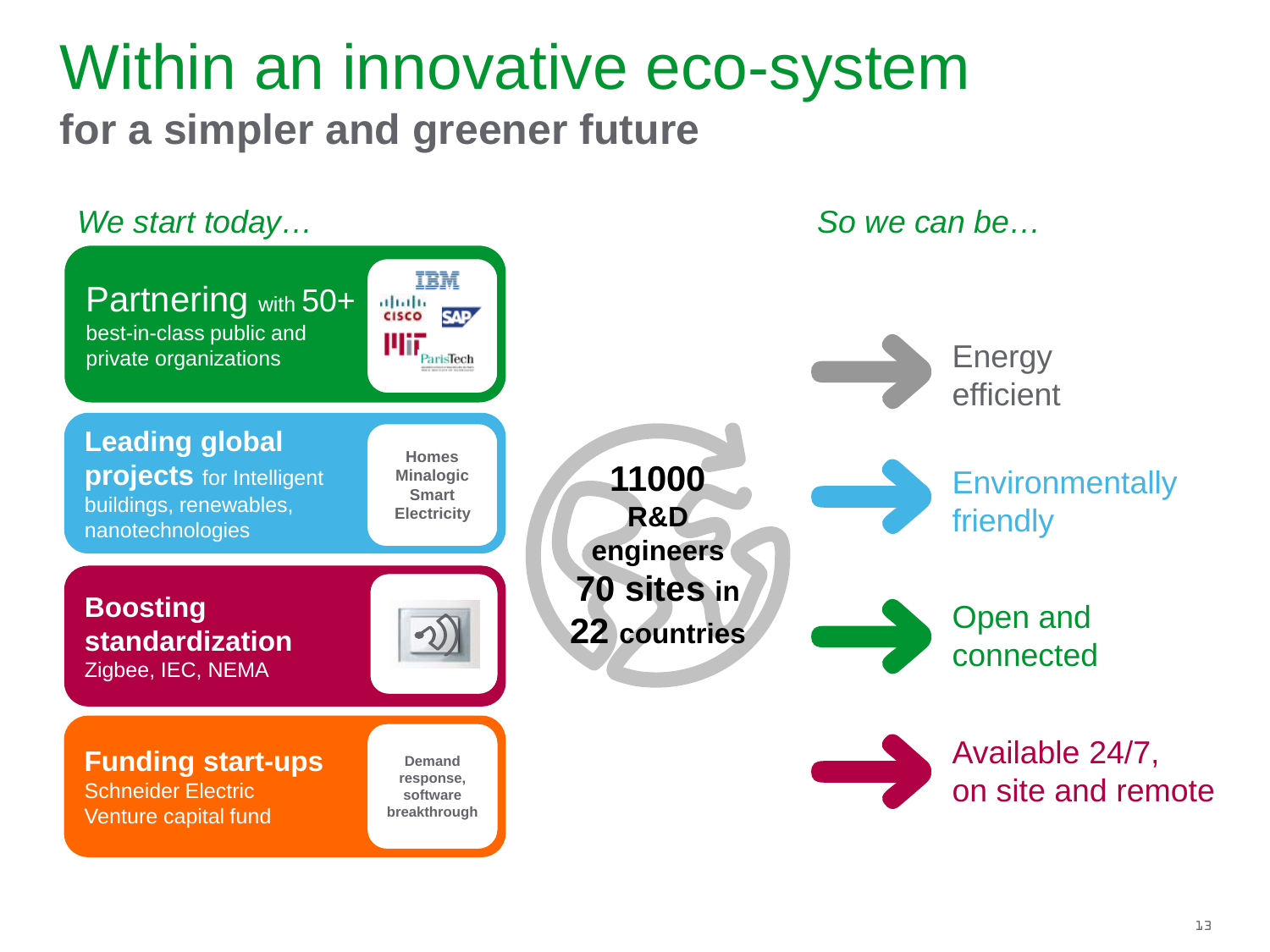### Tackling the stakes of today and tomorrow to support Schneider Electric's responsible growth

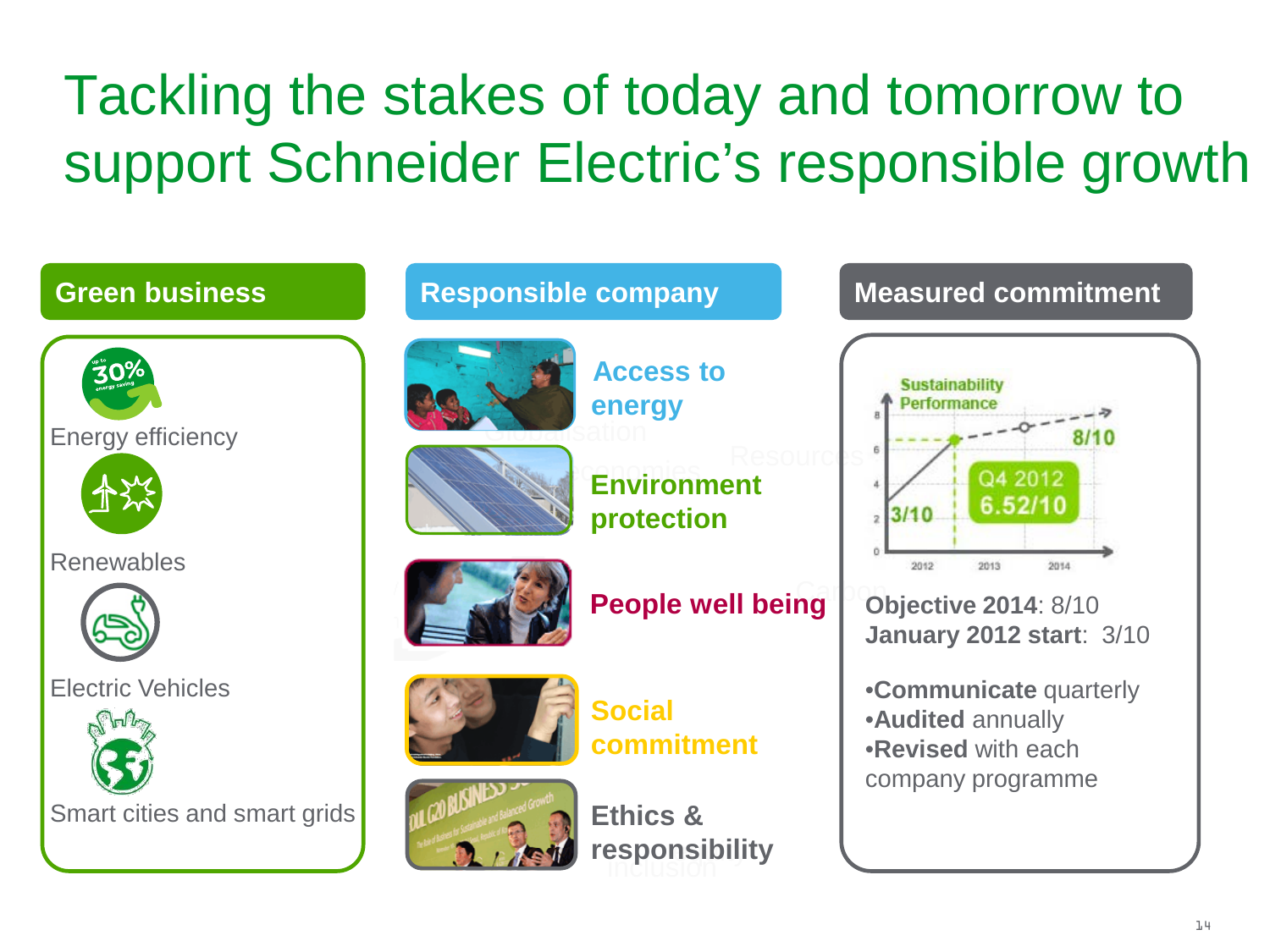### With people at the heart of our strategy

#### Individual behaviors driven by…

- Technology that makes things visible
- **Regulations**
- *Incentives*

#### **Skills**

- Renew competencies
- Build new educational programs
- Develop maintenance, audits, etc.

#### **Collaboration**

- Public-private partnerships
- Cross-business alliances
- Competitiveness projects

15



- Loving difference
- Diversity for innovation





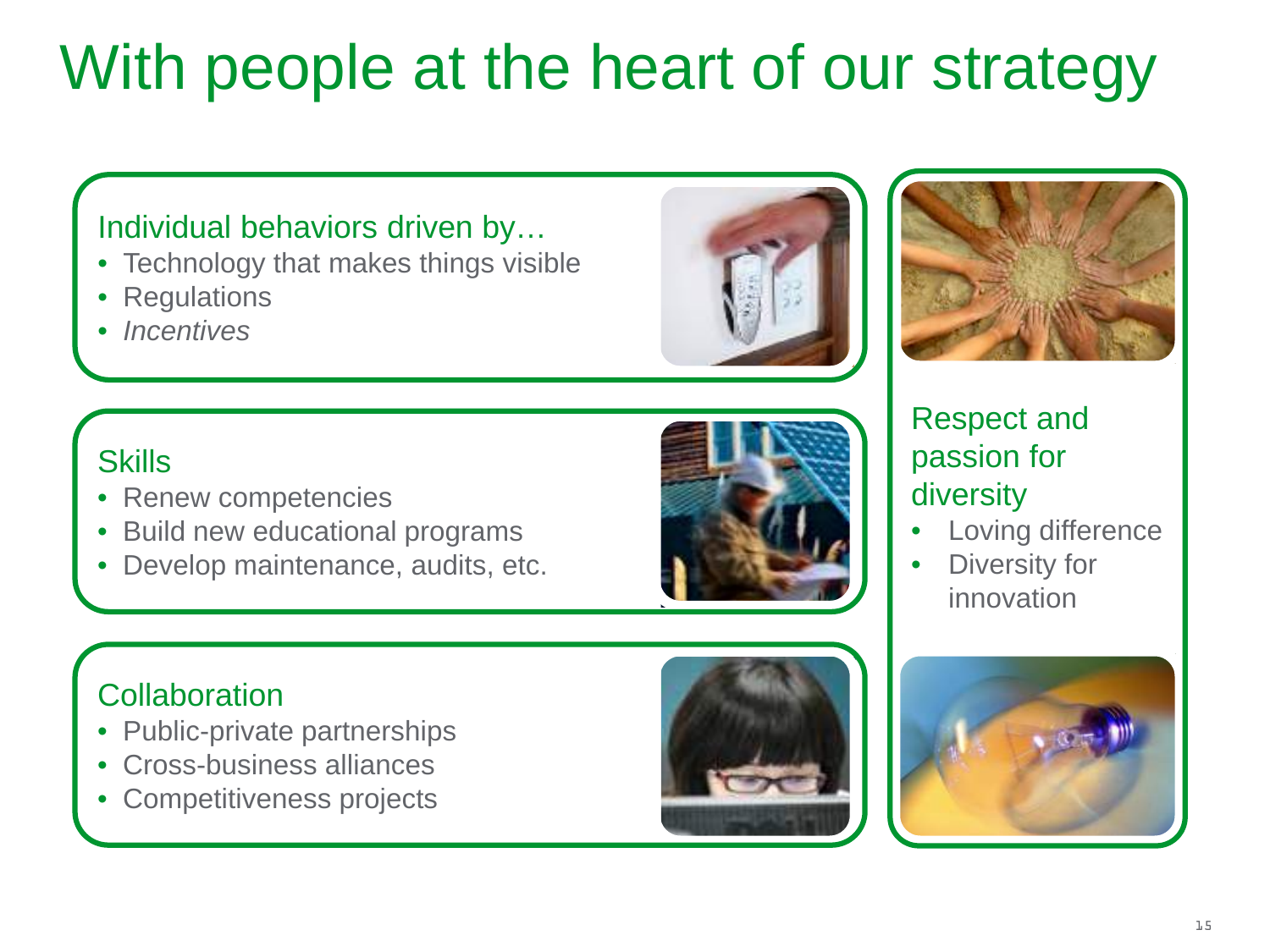Our greatest reward: the satisfaction of our stakeholders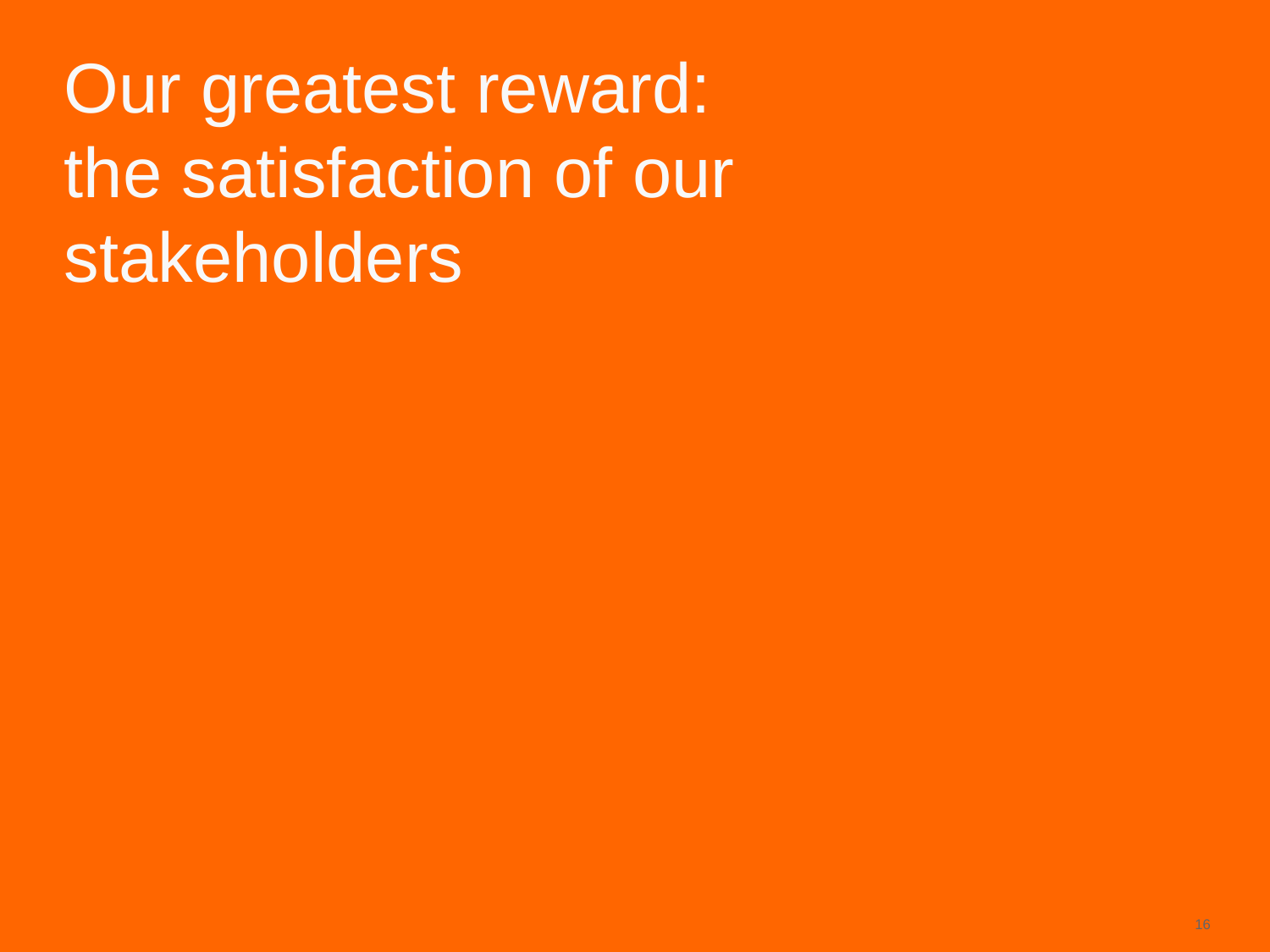### A recognized and awarded commitment

#### Reference Ethical Stock index and ratings Prestigious awards



**CARBON DISCLOSURE PROJECT** 

**Vioeo** 

**Responsibility** 

cekom research

●Among the 300 selected companies in the DJSI world out of 3500

●Top 52/500 in transparency index ●Top 29 on the performance index

●In the best-in-class companies for Vigeo CSR rating agency

●In the Prime category of the Oekom research ranking

●Top 5 of the best French listed companies in CSR

●Top 100 most ethical companies By Ethisphere, EU - For our ethics commitment and governance

#### **Gigaton award**

by carbon war room, UK for our commitment to smart grid and energy efficiency



#### **Zayed Future Energy prize**

By Masdar, UAE For our contribution to renewables and sustainable development



#### **Green Cross**

By national safety council, US For our health & safety practices

#### **Human Capital trophy**

France For our management internationalization policy